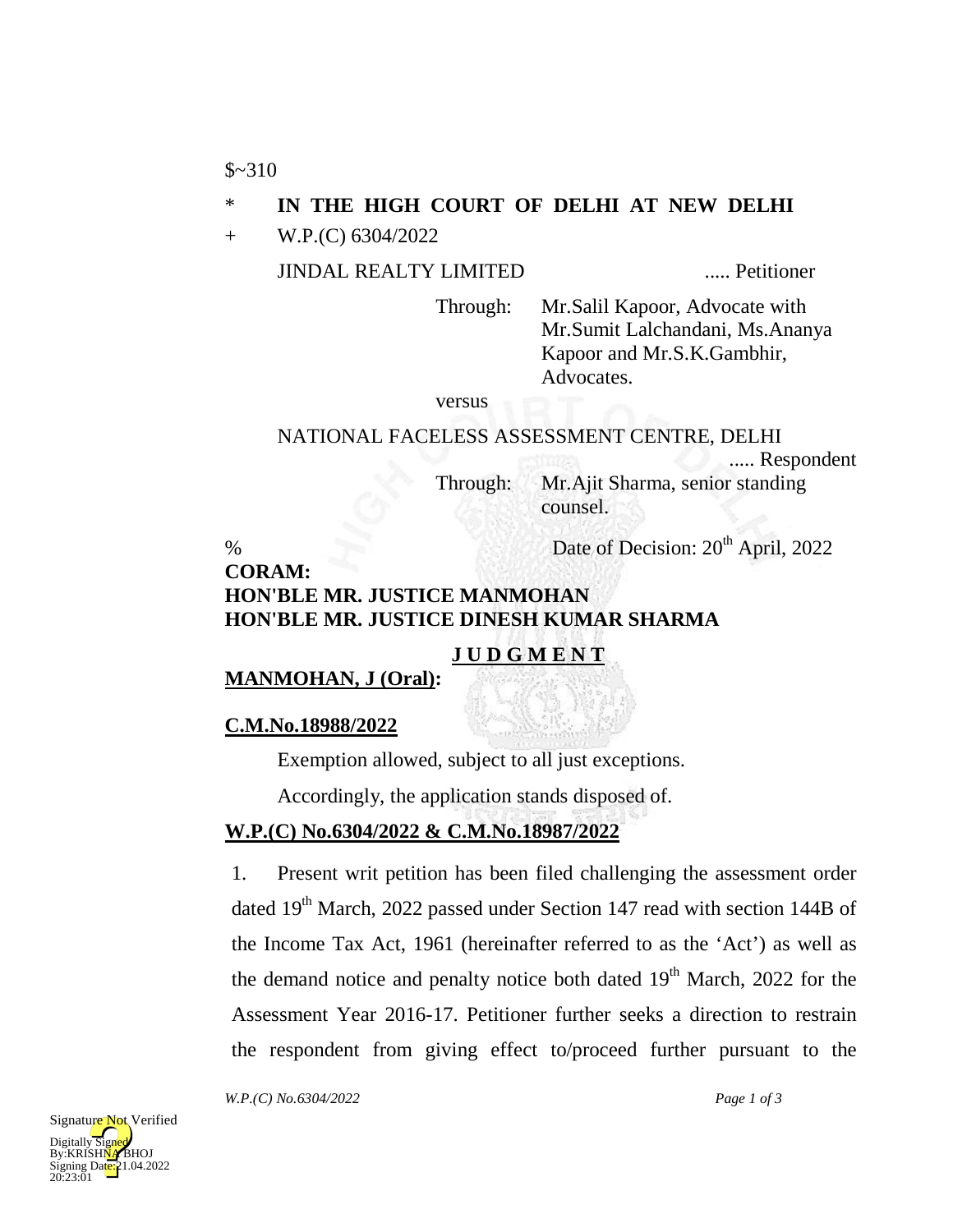impugned assessment order, the demand notice as well as penalty notice all dated  $19<sup>th</sup>$  March, 2022.

2. Learned counsel for the Petitioner states that the Respondent did not issue any draft assessment order and show cause notice under Section  $144B(xvi)(b)$  of the Act to the Petitioner prior to passing the impugned assessment order dated  $19<sup>th</sup>$  March, 2022. He states that as a consequence, the Petitioner has been denied a reasonable opportunity of hearing.

3. Issue notice. Mr.Ajit Sharma, learned counsel accepts notice on behalf of the Respondent. He states that present writ petition is not maintainable as the petitioner has an alternative effective remedy by filing an appeal.

5. Having heard learned counsel for the parties, this Court is of the view that once the assessment has been carried out by respondent No. 1-National Faceless Assessment Centre, Delhi, it has to be in accordance with the statutory procedure prescribed for assessment by the said Authority and cannot be in accordance with the procedure prescribed under the earlier regime.

6. This Court is also of the view that Section  $144B(1)(xvi)(b)$ mandatorily provides for issuance of a show cause notice and draft assessment order before issuing a final assessment order. The relevant portion of Section 144B(1)(xvi)(b) of the Act is reproduced hereinbelow:-

*"144B. Faceless assessment –*

*(1) xxxx xxxx xxxx xxxx (xvi) the National Faceless Assessment Centre shall examine the draft assessment order in accordance with the risk management strategy specified by the Board, including by way of an automated examination tool, whereupon it may decide to–*

*W.P.(C) No.6304/2022 Page 2 of 3*